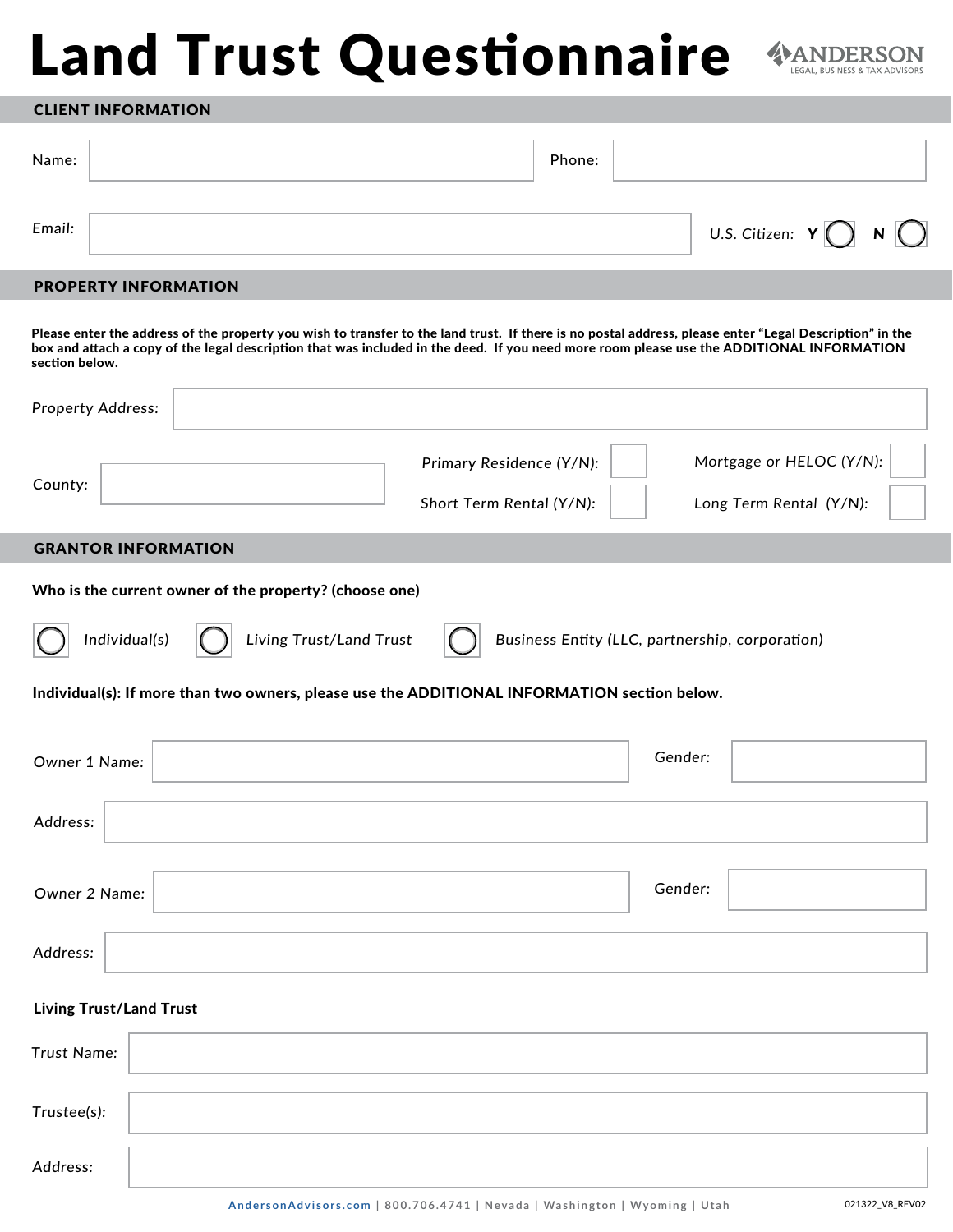## Business Entity

| Name:                  |                                                                                                                                                                                                                                    | State:            |                                           |
|------------------------|------------------------------------------------------------------------------------------------------------------------------------------------------------------------------------------------------------------------------------|-------------------|-------------------------------------------|
| Signor:                |                                                                                                                                                                                                                                    | Title:            |                                           |
| Address:               |                                                                                                                                                                                                                                    |                   |                                           |
|                        | Do you plan on dissolving the entity after the property is transferred to the land trust? $\mathsf{Y}\bigcirc \mathsf{N}\bigcirc$                                                                                                  |                   |                                           |
|                        | <b>LAND TRUST INFORMATION</b>                                                                                                                                                                                                      |                   |                                           |
|                        | Are you using this land trust to purchase property with cash? $Y$ $\bigcirc$ $N$ $\bigcirc$                                                                                                                                        |                   |                                           |
| Trust Name:            |                                                                                                                                                                                                                                    |                   |                                           |
|                        | The trust name will appear on the deed and public record. We recommend naming your trust after the property. For example,<br>"123 Main Street Trust" or "Main St. Trust." You cannot use the words "Family", Land", or "Property". |                   |                                           |
|                        | The initial trustee is (choose one): An Individual                                                                                                                                                                                 | A Business Entity |                                           |
| Individual             |                                                                                                                                                                                                                                    |                   |                                           |
| Name:                  |                                                                                                                                                                                                                                    | Gender:           |                                           |
| <b>Business Entity</b> |                                                                                                                                                                                                                                    |                   |                                           |
| Name:                  |                                                                                                                                                                                                                                    | State:            |                                           |
| Signor:                |                                                                                                                                                                                                                                    | Title:            |                                           |
|                        | Please name at least one successor trustee.                                                                                                                                                                                        |                   |                                           |
| Name:                  | Gender:                                                                                                                                                                                                                            |                   | U.S. Citizen: $Y() N()$                   |
| Name:                  | Gender:                                                                                                                                                                                                                            |                   | U.S. Citizen: $Y$ $\bigcap$ $N$ $\bigcap$ |
|                        | If more than one, how will the successor trustees serve? (choose one): Consecutively $ $                                                                                                                                           |                   | Jointly                                   |
|                        | <b>ASSIGNMENT OF BENEFICIAL INTEREST</b>                                                                                                                                                                                           |                   |                                           |
|                        | Are you assigning the beneficial interest of this land trust? (i.e. changing the beneficiary)                                                                                                                                      |                   |                                           |
|                        | To a Business Entity<br>To a living trust<br>No                                                                                                                                                                                    |                   |                                           |